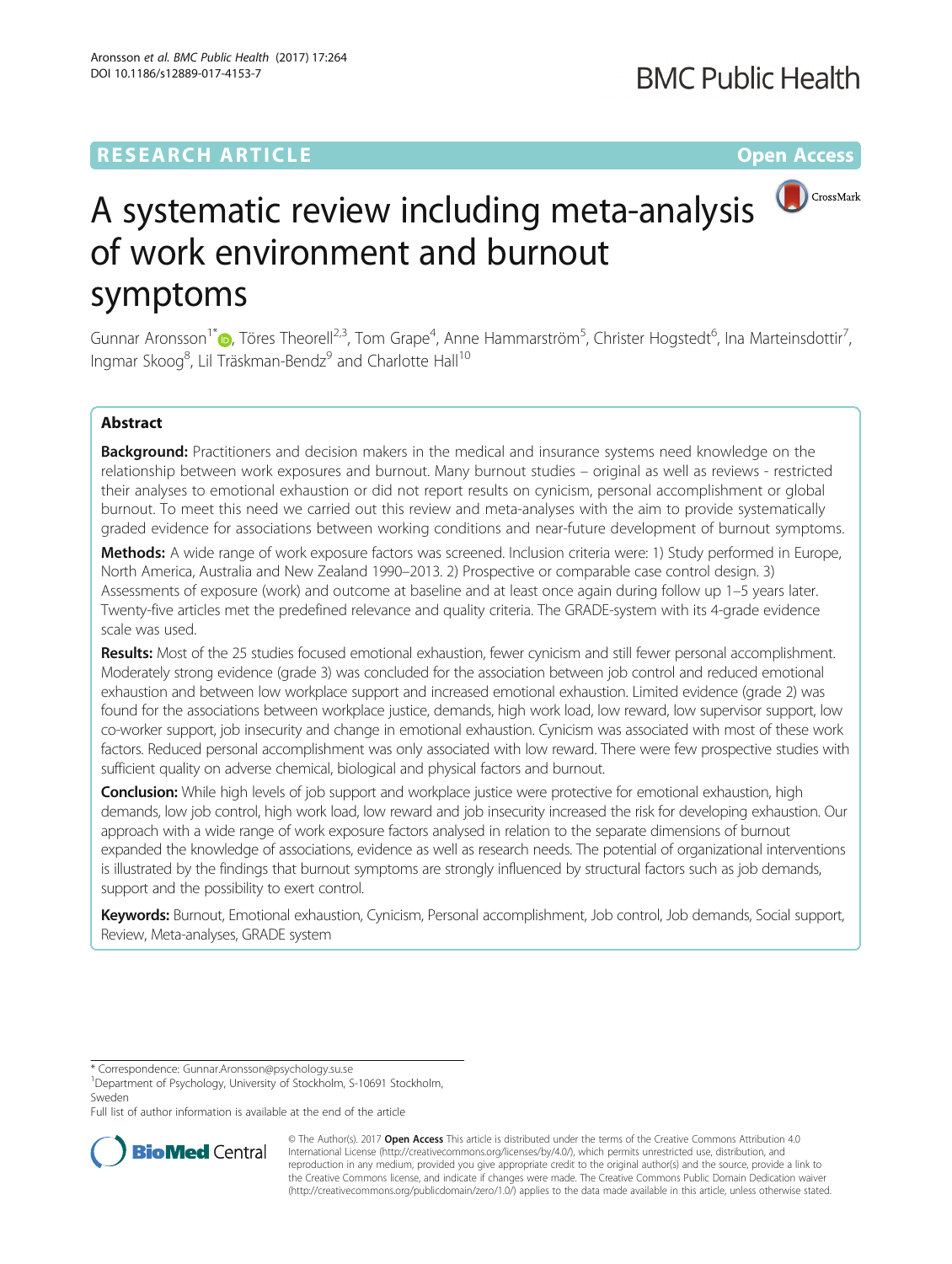## Background

The first articles on burnout were published in 1974 by Herbert Freudenberger [[1\]](#page-11-0), a clinical psychologist working in an alternative health care agency, and in 1976 by Christina Maslach [[2\]](#page-11-0), a social psychologist studying workplace emotions. Since then the research field has grown extremely rapidly and according to an article 2014 in the journal Burnout Research there are more than 1000 journal articles on different aspects of burnout published every year [\[3\]](#page-11-0).

The definition of burnout includes three dimensions; emotional exhaustion, cynicism or depersonalization and reduced personal accomplishment [\[4](#page-11-0), [5](#page-11-0)]. Emotional exhaustion represents the basic individual stress dimensions of burnout and refers to feelings of being depleted of one's emotional and physical resources. The cynicism (or depersonalization) component represents the interpersonal context dimension of burnout. Reduced accomplishment represents the self-evaluation dimension of burnout and refers to feelings of incompetence and a lack of achievement and productivity at work [[5\]](#page-11-0).

Burnout is seen as a process in time: increased coping efforts with external demands leads to emotional exhaustion, which is a trigger for depersonalization, which in turn leads to diminished personal accomplishment adding to further emotional exhaustion in a vicious cycle etc. [[5](#page-11-0)]. This time-lag is important from a methodological perspective. All persons with high scores on emotional exhaustion have not reached depersonalisation and reduced personal accomplishment.

Burnout is generally based on self-reports. The original Maslach Burnout Inventory (MBI) is based on experiences of workers in helping professions in the 1970:s. Later research recognized that burnout is not a unique phenomenon in human service professions and therefore competing versions of the original Maslach Burnout Inventory, such as the MBI-General Survey, and other instruments for burnout screening were developed. Versions of the MBI are still the most frequently used questionnaires, but other well validated scales exist such as the Pines Burnout measure [\[6](#page-11-0)] and the Copenhagen Burnout Inventory [\[7\]](#page-11-0).

The causes of burnout are generally divided into situational and individual ones, including personality. In the core of situational work environment factors there are different aspects of job demands, individual control at work and level of social support [[8\]](#page-11-0).

Psychologically, burnout is regarded as a continuous variable with individuals experiencing various levels of burnout. But because doctors and the occupational health services meet many people suffering from various symptoms of burnout, there are practical reasons for a differentiation between people who fulfil the prerequired criteria for burnout. This is especially relevant

in Sweden, where in contrast to most other countries, burnout and exhaustion syndrome are accepted diagnoses and justify compensation.

Practitioners need a dichotomous concept especially when interacting with representatives of the social insurance and financial compensation systems in cases of sick leave or disability, as well as when evaluating the effects of treatment efforts. Both statistical and diagnostic criteria have been used to transform a continuous scale into a dichotomy that discriminates between "cases" and "non-cases" [[9\]](#page-11-0). The current review relates to the practical context, namely to provide scientific evidence for possible associations between working conditions and near-future development of burnout. The review does not assess magnitudes of different associations between the dimensions. However, as none of the original studies included in the review used any "cut off points" for a dichotomization in burnout/no burnout in the medical and dichotomous sense, we have chosen to use the term burnout symptoms instead of burnout.

Despite these difficulties, estimations of burnout levels have been conducted in different populations. In Swedish working population studies the prevalence has varied between 6 and 18% [[10](#page-11-0), [11](#page-11-0)] and in the public debate in Sweden burnout is seen as a serious public health issue. Based on a large epidemiological study including around 12,000 Dutch employees, it is estimated that about 16% of the Dutch working population is at risk of burnout and that each year 6% of the Dutch workforce develop serious burnout complaints [\[12\]](#page-11-0). In a review of 17 studies of emergency nurses, who have been assumed to be vulnerable to burnout, on average more than 25% exceeded the cut-off for the three dimensions of burnout [[13](#page-11-0)]. In a North-American context there is a Canadian study of a sample of 63 workplaces and 2162 employees [\[14](#page-11-0)]. The prevalence estimate of emotional exhaustion was 11,8, cynicism 8,1, professional efficacy 11,1 and total burnout 3,9. The researchers used MBI-GS.

Few of the systematic reviews and meta-analyses of burnout in a working context published during the last 15 years have required a longitudinal design; most are based on studies applying a cross-sectional design. There have been many meta-analyses of different occupational groups mostly based on studies applying cross-sectional design. A common conclusion from those occupational group studies is the need for more and methodologically better studies - which underlines the need for reviews of high quality studies.

The most recent systematic review [[15](#page-11-0)] was based on six longitudinal studies. It was restricted to psychosocial working conditions and to the dimension of emotional exhaustion and a total burnout measure. The results from that review "point to a relationship between psychosocial working conditions and the development of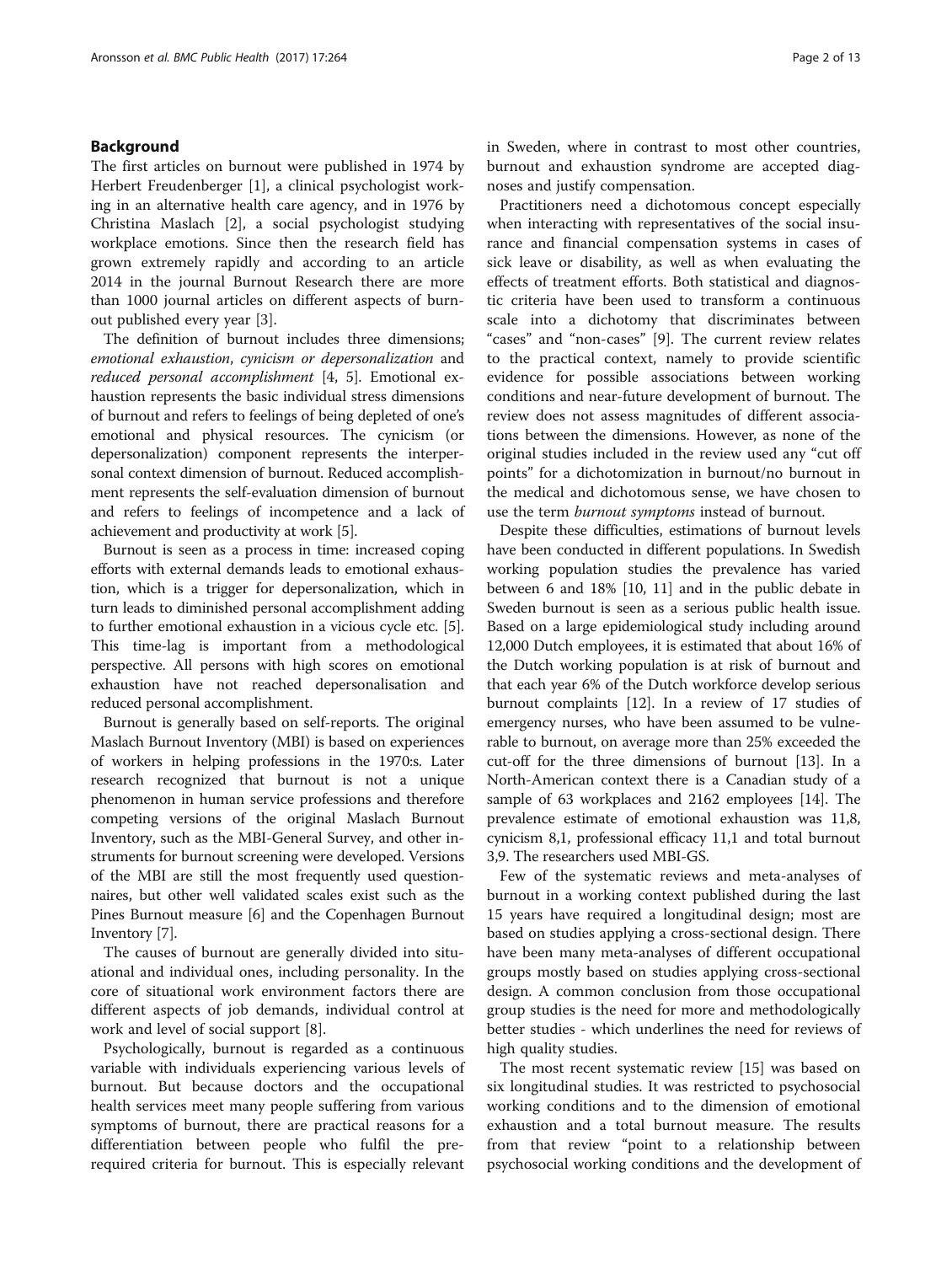<span id="page-2-0"></span>emotional exhaustion/burnout. Particularly high job demands seem to play a role in the development of emotional exhaustion". The influence of low job control on burnout dimensions was inconsistent.

Alarcon [\[16\]](#page-11-0) reviewed studies from 1990 to 2010 and analysed 231 samples on the associations between job demands, resources and job attitudes with any of the three dimensions of MBI and excluded studies with total MBI measures of burnout and also other measures of burnout. Most of the primary studies included used cross-sectional designs, which Alarcon concludes as being an important limitation. The results "suggested that higher demands, lower resources, and lower adaptive organizational attitudes were associated with burnout and with all the three burnout dimensions. In particular, results in the study showed stronger relations than previous meta-analyses have suggested".

The aim of this review was to provide systematically graded evidence in longitudinal studies for possible associations between working conditions and near-future development of symptoms of burnout, emotional exhaustion, cynicism and reduced personal accomplishment among the employees. Compared with most previous systematic reviews the present study had a broader approach, both regarding exposure factors and burnout dimensions, which have mostly been restricted to emotional exhaustion. In addition we have somewhat different criteria than most other studies for specifying the scientific evidence since we are using the GRADE-system.

## **Methods**

In accordance with our interest in generating knowledge for practitioners and decision makers in the medical and insurance systems we have chosen to use the internationally recognized GRADE- system for our scientific evaluation [[17](#page-11-0)]. The GRADE-system has been developed with the purpose of grading evidence for intervention effects in health care, but the system has been adapted to epidemiological evaluation. The GRADE system is often applied in reviews conducted within the Cochrane Collaboration and is increasingly used internationally e.g., by the World Health Organization. Accordingly results from systematic reviews can be more easily compared. As far as the authors know there is no published study that has used the GRADE system for evaluating the evidence of burnout research.

We conducted and funded this systematic review within the framework of the Swedish Agency for Health Technology Assessment and Assessment of Social Services (SBU), a public agency with the charge of providing impartial and scientifically reliable information to decision makers and health care providers [[18](#page-11-0)].

As far as it was possible the presented review was performed in accordance with PRISMA [\[19\]](#page-11-0).

## Search strategy

The search strategy and inclusion criteria were formulated by the expert group, which was recruited among Swedish academic high ranking specialists in psychiatry (three), epidemiology and stress research (three), work psychology (one) and family practice (one).

Systematic literature search was performed for the period 1990 to 2013 (August) in the following data bases: PubMed, Embase, Psychinfo, Arbline (Swedish database), Cochrane library and NIOSHTIC-2. A combination of controlled search words (e.g. Medical Subject Headings/MeSH) and free-text words were used. The search strategy (exemplified by the search in the PubMed data base) is available at [http://www.sbu.se/](http://www.sbu.se/223E) [223E.](http://www.sbu.se/223E) The literature search, which also included a parallel study of depression articles, resulted in 20 819 abstracts. The depression study has been published [\[20](#page-11-0)]. Only original studies, not reviews, were used. Because some articles covered both outcomes – burnout and depression - it is not possible to give the exact number of burnout studies in the steps of the review process, see Fig. 1.

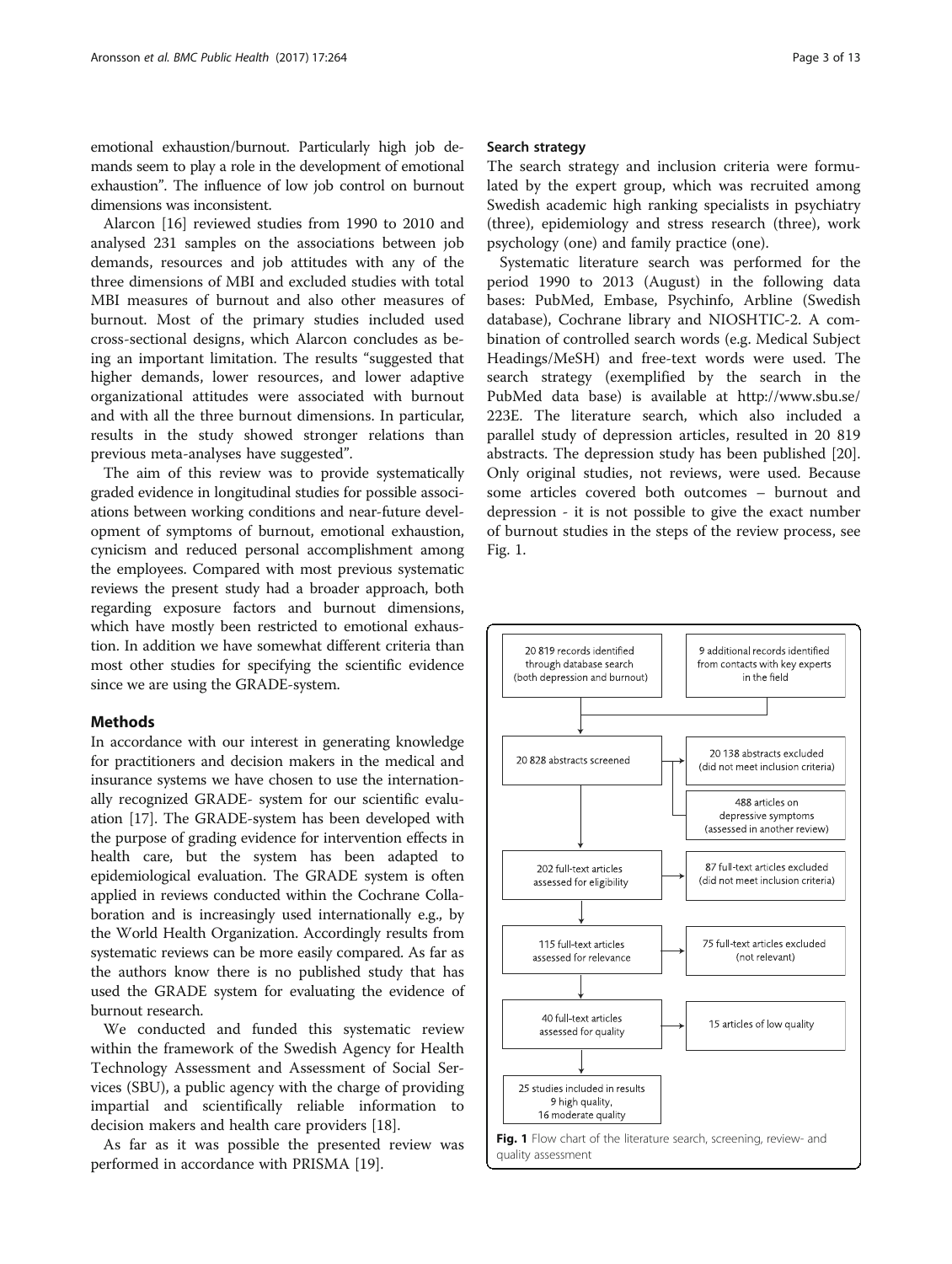## Inclusion criteria

The inclusion criteria for studies were:

- 1. The study should have examined the importance of the work environment for symptoms of burnout. Our review was not confined to any specific kind of work environment factors. Psychosocial factors but also exposure to physical/chemical/ergonomic factors were screened (associations between those latter exposures and burnout have been investigated in cross-sectional studies so we wanted to explore if there could be studies of higher quality).
- 2. The studies should be relevant for Swedish conditions and focused on people at work. The review was confined to studies from the Western world (Europe, North America, Australia and New Zealand).
- 3. The studies should have been published between the years 1990 and 2013 in scientific journals and written in English. The time limitation was based on our assumption that the conditions in working life have changed so extensively during the last 25 years that the external validity and relevance of older studies may be questioned.
- 4. A minimum of 100 persons should have been included in the exposed group and the results were controlled for at least age and gender.
- 5. Only prospective cohort, case control (with design equivalent to prospective) and randomized intervention studies were included. By case control studies with "design equivalent to prospective" we are referring to studies with strict definition of cases recruited in a representative way in the same population as the control group.
- 6. Assessments of exposure should have been made before burnout onset.
- 7. Doublets were systematically identified and only the most relevant publication in a doublet was included.

## Analyses of relevance and quality

Abstract screening and full-text assessment for inclusion criteria were conducted by three persons: an information specialist at SBU, a psychiatrist and a specialist in occupational medicine. This first screening resulted in 115 full-text articles that met the inclusion criteria. Then the recruited experts judged relevance and quality of these 115 studies on the basis of the relevance/quality criteria, their experience as researchers and their knowledge of the field. The expert group was divided into pairs with as widely differing specialities in the pair as possible. Concordance in judgements of relevance and quality (see below) was trained. After the training sessions, each member of the pair did the assessments separately, and then discordances were discussed within the pair. If

disagreement remained, another pair was asked to make an independent judgement. If that decision was in disagreement with the first group, we made a joint decision in the whole group of experts. The articles were randomly assigned to the four pairs (with avoidance of author bias).

In the first phase, the expert group judged relevance. Detailed relevance criteria are presented in [http://](http://www.sbu.se/upload/Publikationer/Content0/1/223E/Inclusion%20criteria_occupational%20exposure_depression_burnout.pdf) [www.sbu.se/upload/Publikationer/Content0/1/223E/](http://www.sbu.se/upload/Publikationer/Content0/1/223E/Inclusion%20criteria_occupational%20exposure_depression_burnout.pdf) [Inclusion%20criteria\\_occupational%20exposure\\_depres](http://www.sbu.se/upload/Publikationer/Content0/1/223E/Inclusion%20criteria_occupational%20exposure_depression_burnout.pdf)[sion\\_burnout.pdf](http://www.sbu.se/upload/Publikationer/Content0/1/223E/Inclusion%20criteria_occupational%20exposure_depression_burnout.pdf).

Secondly, the quality assessments were performed. Three levels of quality rating were used, and in the final grading process only the two highest quality levels studies were accepted. Accordingly the important dividing line was between poor and medium high quality whereas the distinction between medium high and high was less crucial. Studies on the borderline between low and medium high quality were accordingly re-examined by the whole group. In all steps in the review procedure, pre-set evaluation forms were used. They were very detailed and aimed at focused attention to formulation of research question, selection of study population, recruitment, attrition, choice of exposure and outcome measures and statistical methods. The relevance form contained nine specified questions concerning study design, associations studied, research questions, population, follow up time. The quality form contained 31 questions and additionally five summarizing questions regarding selection, exposure assessment, outcome assessment, attrition and interpretation. For a more detailed description of the criteria and evaluation forms, see [http://www.sbu.se/223E.](http://www.sbu.se/223E)

The following aspects of quality were considered:

- 1.) Representativeness of study sample Studies based on population samples and samples from companies and occupational groups were accepted. Representativeness and ways of defining and recruiting the sample as well as attrition in different steps were considered. Statistical considerations and insightful discussions of possible consequences of a systematic drop-out for findings were required in case of marked drop-out problems.
- 2.) Confounding. Age and gender should have been considered. Most of the included studies were based upon specific occupational cohorts, for instance dentists, nurses, primary school teachers. In these studies socioeconomic status was not considered to be confounding. In the studies based upon the general working population income, education or social class were used as confounders. Life habits, e.g. smoking habits and alcohol consumption, were not taken into account as potential confounders.
- 3.) Prospective data collection. All results of the studies included in this review are based upon assessments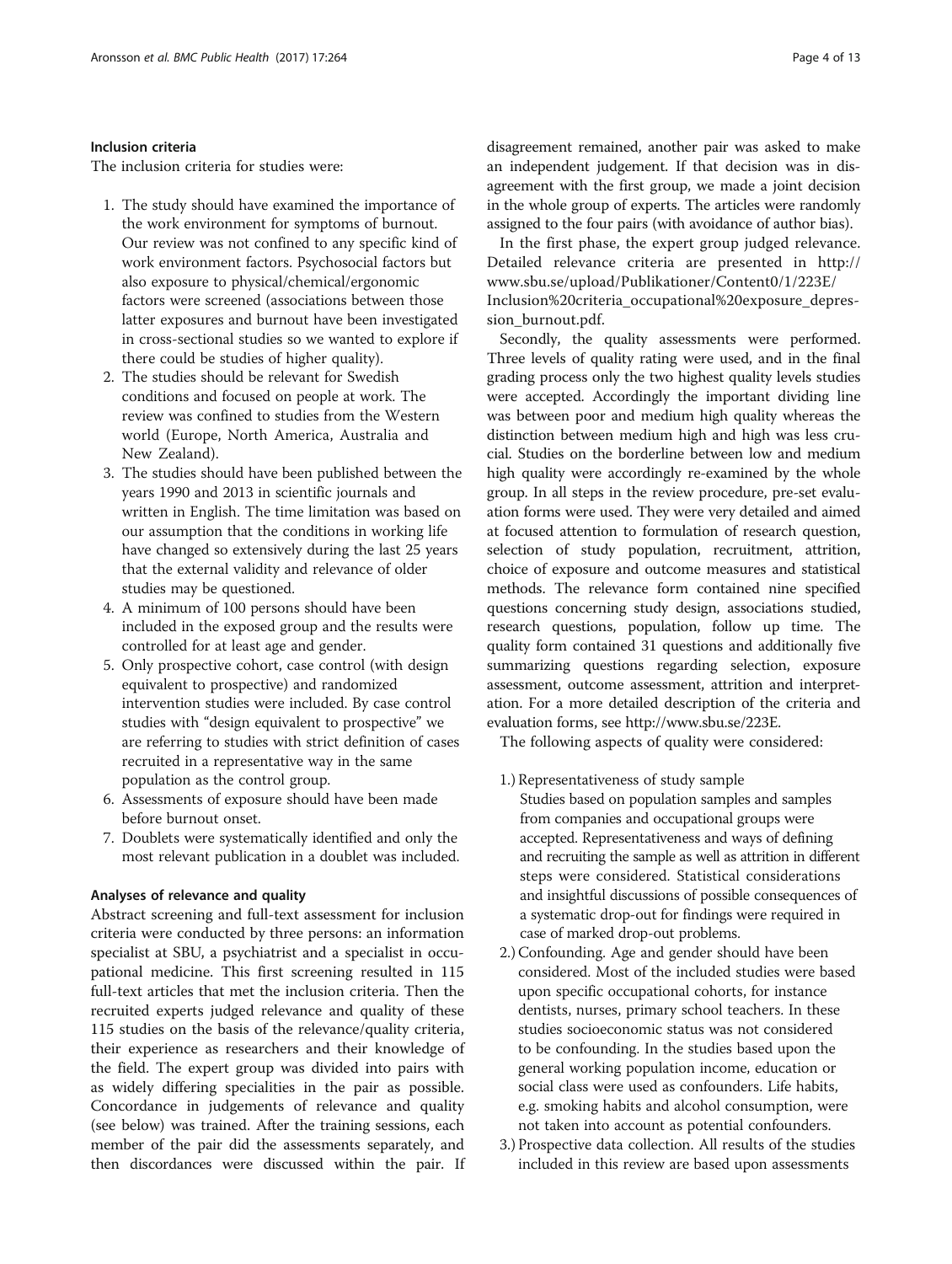of exposure at baseline and assessment of burnout at follow-up at least 1 years later. In the calculations of associations, a design with either exclusion of subjects with burnout at baseline or adjustment for baseline level of burnout was required.

- 4.) For both exposure and outcome assessments psychometrically standardised and validated methods were required. Well established methods enable comparisons across studies and therefore contribute to higher quality rating.
- 5.) Designs that enable the analysis of a dose response relationship contributed to a high quality rating. For instance, in a few studies the work environment was assessed in two or three subsequent waves and the development of symptoms of burnout followed up after the last exposure assessment. Exposure to defined work environment factors on one, two or three occasions could be regarded as a progressive duration of exposure and was regarded as equivalent of a dose-response analysis.

Even between studies of specific work environment factors there were differences with regard to operationalization of exposure. Examples are job strain (combination of high psychological demands and low decision latitude) and effort reward imbalance (combination of high effort and poor reward). Since the overall aim of the present study was to grade total evidence, not to assess magnitude of associations, and since it was impossible to re-construct operationalizations in such a way that they would match one another we decided to use the definitions presented by the authors themselves and to mostly abstain from assessment of overall magnitude of the different relationships.

The final list of studies judged to be of high or medium high quality is listed in Additional file [1.](#page-11-0)

## The evidence procedure

An important aspect of the systematic review process was to systematically and transparently assess the scientific evidence. According to the GRADE instructions explicit consideration should be given to each of the GRADE criteria for assessing the quality of evidence (risk of bias/ study limitations, directness, consistency of results, precision, publication bias, magnitude of the effect, dose-response gradient, influence of residual plausible confounding and bias "antagonistic bias") although different terminology may be used.

The GRADE-system uses four levels of evidence. For level 4 (=High), randomized trials are required and there were no such published relevant studies in our search. For observational studies of the kind included in the present review, the highest possible grade is Moderate = 3 if there is sufficient reason for an upgrading from the normal level for such studies of 2 (=Limited). Level 1 (=Very limited) corresponds to evidence based on case reports and case series or on reports with downgraded evidence from observational studies.

We allowed for upgrading the scientific evidence when there was strong coherence of results between studies according to the most recent guidelines [\[21\]](#page-11-0). Accordingly when there were many published observational studies of medium high or high quality with homogenous results the evidence was graded on level 3. Such upgrading was done for two exposures, job control and low workplace support. Level 3 can also be used when there are relatively few studies if there are unanimous findings with high odds ratios (above 2.0). There were no such cases in our review.

## Meta analyses/Forest plots

In the studies reported results were reported as calculations of associations, e.g., expressed as odds ratios from multiple logistic regressions, multivariate correlations or multiple linear regression coefficients. As a base for the GRADE-assessment the results were transformed into multiple logistic regression odds ratios whenever possible. Forest plots were used for visual interpretation. To assist in illustrating the results, and as a contribution to the overall assessment, these forest plots (meta-analyses) were constructed when in at least two studies the same risk factor was analysed and mathematically comparable data was provided using the Comprehensive Meta-Analysis software package [\(www.meta-analysis.com/](http://www.meta-analysis.com/index.php) [index.php\)](http://www.meta-analysis.com/index.php). Since the participants in the various studies might be construed as coming from the same population (workers) or from different populations (i.e., according to each study's inclusion criteria) we chose to use a fixed effects model. The strength of the scientific evidence, using data from all of the included studies (not just those illustrated in the meta-analyses), was determined by pairs of the authors of this paper and then discussed and confirmed by all authors. The forest plots were based on studies presenting associations as odds ratios, including studies where odds ratios could be calculated (see Fig. [2a](#page-5-0)–c legends). In forest plots, we chose to use data from the least adjusted model from each study. The main rationale for this was that these models were more comparable between studies than other models, since the more adjusted ones were adjusted to widely different potential confounders.

Figure [2, 3](#page-5-0), [4](#page-6-0) shows forest plots for control, job demands and workplace support. For the other work factors studied, we present odds ratios and confidence intervals in the text and the number of studies which were used for the calculations of odds ratios.

The researchers in the included studies had chosen a wide range of different statistical measures to express associations between occupational exposure and burnout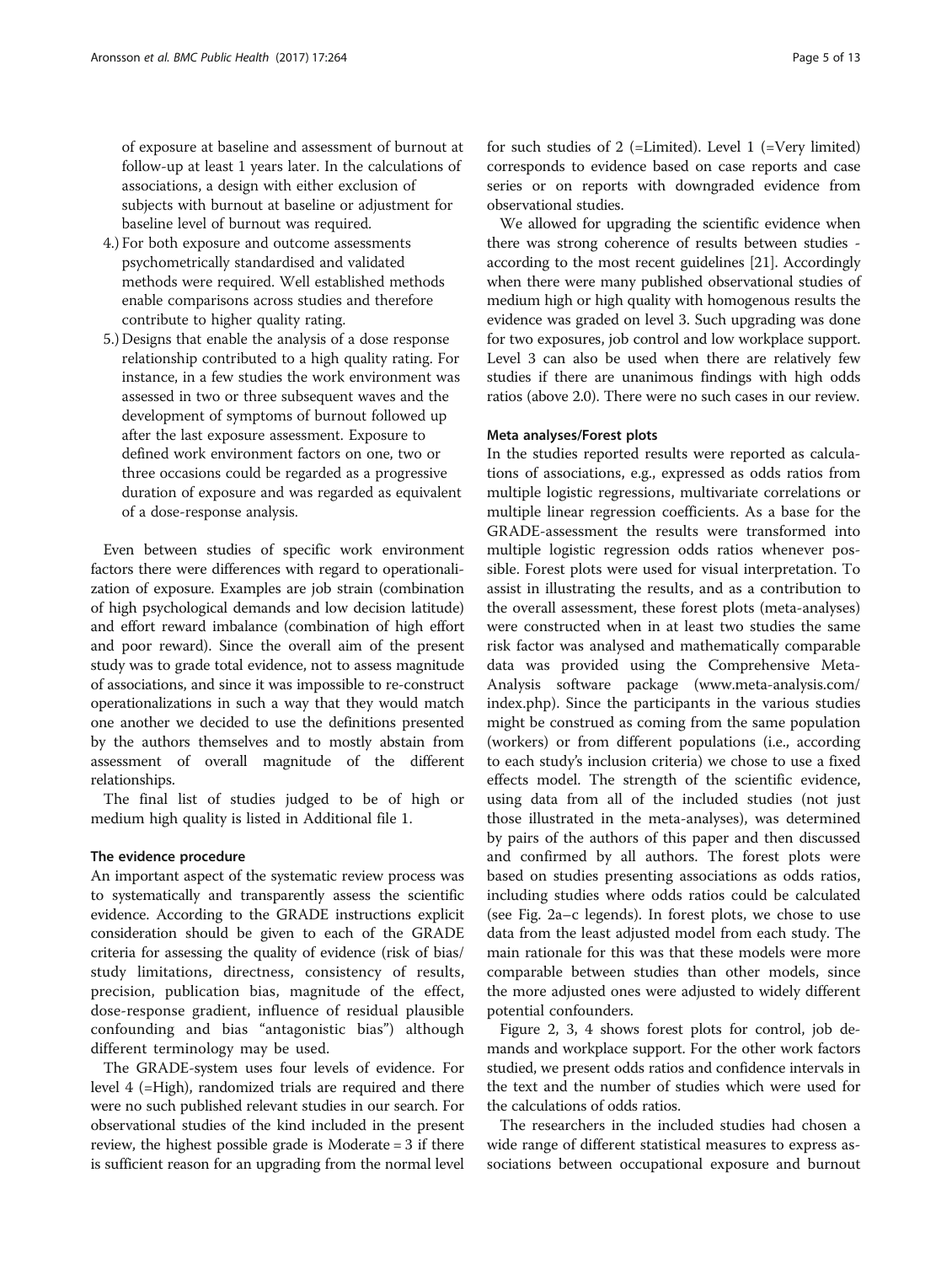<span id="page-5-0"></span>

symptoms. Therefore, it was not possible to conduct formal mathematical homogeneity analyses including the entire data material. The expert group conducted a combination of mathematical and narrative sub-group analyses to explore whether the results were homogenous when subgroups of studies were compared. Comparisons concerned results from general population studies versus specific occupational cohorts, occupational environments in North America, Europe vs. the Nordic countries and for high vs medium high quality studies. Inspection of the confidence interval distributions, as well as estimated average odds ratios and their confidence intervals showed homogeneous results across those dichotomies. Homogeneity test could not be conducted on burnout screening instruments, since very few studies used any other instrument than the MBI [\[4](#page-11-0)]. Nor was it possible to carry out separate analyses for men and women, since the articles rarely presented gender specific results.

The numbers of participants in Table [1](#page-6-0) are from the follow up. In a few studies such data were not available,

and in those cases we present numbers of participants at the first data collection.

Figure [1](#page-2-0) is a summary of the number of articles that were perused in the different steps. As mentioned the project and search process also included depression as outcome for a review of depression and work environment [[20\]](#page-11-0). As mentioned the first screening resulted in 115 full-text articles on organizational and psychosocial factors and symptoms of burnout that met the inclusion criteria and 40 of these were judged relevant by the expert group. Of these, 15 studies were of low quality in our three-graded scale of quality and were accordingly excluded. Finally, the grading of evidence were based on 25 articles of high or medium quality.

For physically demanding work, two studies met the criteria and for physical environment only one study was of medium or high quality. These three studies also included organizational and psychosocial factors, and are presented among the 25 studies on these factors. Concerning exposure to chemical and biological factors, noise

| Study                      | Occupational factor               | OR (95% CI)          |    |
|----------------------------|-----------------------------------|----------------------|----|
| Bakker, 2000               | Patient demands, burden           | 3.13 (1.86; 5.27)    |    |
| Christopoulos, 2010        | Emotional demands                 | 4.05 (2.28; 7.20)    |    |
| DeLange, 2004              | Job demands                       | 4.24 (3.15; 5.71)    |    |
| Demerouti, 2009            | Patient demands, 1 year follow-up | 1.55 (0.99; 2.43)    |    |
| Geuskens, 2012             | Job demands                       | 1.82(1.57; 2.11)     |    |
| Janssen, 2004              | Job demands                       | 2.88(2.60; 3.19)     |    |
| Le Blanc. 2007             | Emotional demands, control ward   | 2.45(1.61; 3.74)     |    |
| Magnusson Hanson, 2008     | Demands (w)                       | 2.23(1.64; 3.03)     |    |
| Magnusson Hanson, 2008     | Demands (m)                       | 1.92 (1.47; 2.50)    |    |
| Sundin, 2011 (nurses)      | Quantitative job demands          | 1.97(1.06; 3.63)     |    |
| van de Ven, 2013           | Emotional job demands             | 3.00 (2.27; 3.97)    |    |
| van de Ploeg, 2003         | Emotional demands                 | 2.77(1.41; 5.43)     |    |
| Summary odds ratio         |                                   | 2.53(2.36; 2.71)     |    |
|                            |                                   |                      | 10 |
| $(m)$ = Men; $(w)$ = Women |                                   | Positive association |    |

in studies expressing the strength of the association either as odds ratios or as correlations (the latter have been transformed into odds ratios). Please note that data from two more studies (Lorente Prieto 2008 and Koponen, 2010) are included in the evidence-rated result; however data from these studies could not be illustrated in the graph due to the data format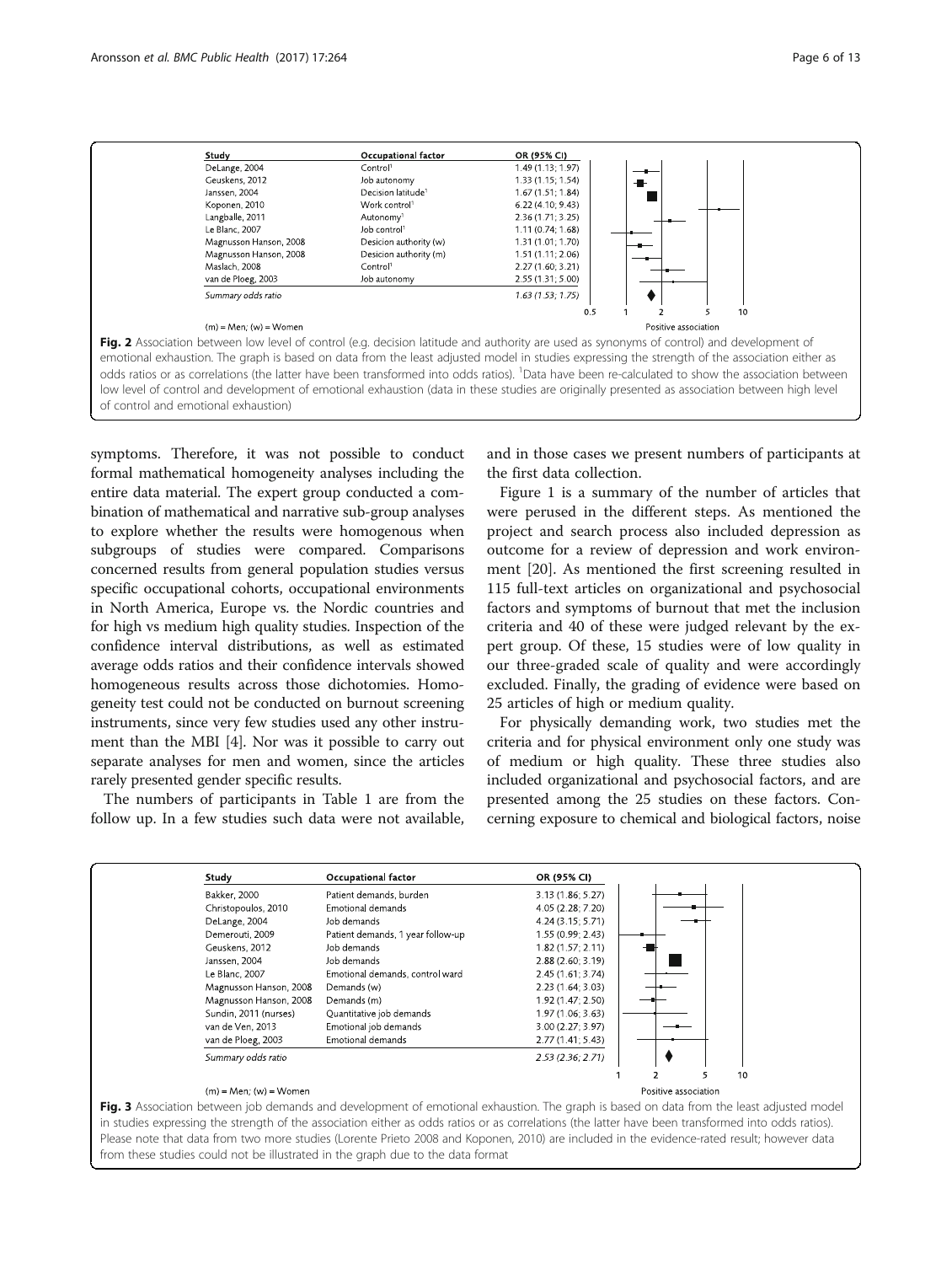Positive association

<span id="page-6-0"></span>

| Study                  | Occupational factor             | OR (95% CI)       |
|------------------------|---------------------------------|-------------------|
| DeLange, 2004          | Social support                  | 2.55 (1.92: 3.39) |
| Geuskens, 2012         | Support from colleagues         | 1.37 (1.18; 1.59) |
| Janssen, 2004          | Social support                  | 2.02 (1.83; 2.23) |
| Le Blanc, 2007         | Social support                  | 1.55 (1.03; 2.34) |
| Magnusson Hanson, 2008 | Support from fellow workers (w) | 1.80 (1.19: 2.72) |
| Magnusson Hanson, 2008 | Support from fellow workers (m) | 1.32 (0.89; 1.96) |
| Sundin, 2011           | Co-worker support               | 1.19(0.63; 2.25)  |
| van der Ploeg, 2003    | Social support from colleagues  | 3.00 (1.52; 5.91) |
| Summary odds ratio     |                                 | 1.81(1.68; 1.95)  |
|                        |                                 | 0.5               |

#### $(m)$  = Men;  $(w)$  = Women

Fig. 4 Association between low workplace support and development of emotional exhaustion. The graph is based on data from the least adjusted model in studies expressing the strength of the association either as odds ratios or as correlations (the latter have been transformed into odds ratios). Please note that data from two more studies (Burke 1995 and Koponen 2010) are included in the evidence-rated result; however data from these studies could not be illustrated in the graph due to the data format

| <b>Table 1</b> A summary of the evidence for associations between work environment factors and different dimensions of burnout |
|--------------------------------------------------------------------------------------------------------------------------------|
|--------------------------------------------------------------------------------------------------------------------------------|

| Work factor                                                    | Burnout dimensions – participants, number of studies and scientific evidence |                |                                |                          |                                    |                             |                                                   |                          |                          |         |                |                             |
|----------------------------------------------------------------|------------------------------------------------------------------------------|----------------|--------------------------------|--------------------------|------------------------------------|-----------------------------|---------------------------------------------------|--------------------------|--------------------------|---------|----------------|-----------------------------|
|                                                                | Emotional<br>exhaustion                                                      |                | Depersonalisation,<br>cynicism |                          | Reduced personal<br>accomplishment |                             | <sup>a</sup> Burnout or symptoms<br>of exhaustion |                          |                          |         |                |                             |
| Relationship between occupational environment and MORE burnout |                                                                              |                |                                |                          |                                    |                             |                                                   |                          |                          |         |                |                             |
| Low job control                                                | 19 769                                                                       | 9              | $\oplus \oplus \oplus \circ$   | 1 3 9 6                  | $\overline{4}$                     | 田田の                         | 123                                               | 1                        | $\bigoplus$ 000          | 3 2 5 2 | 2              | ⊕⊕○○                        |
| Demands, unspecified                                           | 21 014                                                                       | 13             | $\oplus \oplus \circ \circ$    | 1 3 5 4                  | $\overline{4}$                     | ⊕⊕⊙                         | $\qquad \qquad -$                                 | $\overline{\phantom{0}}$ |                          | 5 807   | 3              | $\oplus \oplus \circ \circ$ |
| Demands, emotional                                             | 1 5 9 1                                                                      | 5              | $\oplus \oplus \circ \circ$    | 701                      | 3                                  | $\oplus \oplus \circ \circ$ | 123                                               | 1                        | $\bigoplus$ 000          | 952     | 1              | $\bigoplus$ 000             |
| Demands from patients                                          | 1 0 5 0                                                                      | 3              | $\oplus \oplus \circ \circ$    | 1 0 4 0                  | 3                                  | $\oplus \oplus \circ \circ$ | 207                                               | $\mathbf{1}$             | $\bigoplus$ 000          |         |                |                             |
| Low co-worker support                                          | 12 788                                                                       | $\overline{4}$ | $\oplus \oplus \circ \circ$    | 708                      | 2                                  | $\oplus \oplus \circ \circ$ | 123                                               | 1                        | $\bigoplus$ 000          |         |                |                             |
| Low super-visor support                                        | 16 073                                                                       | 5              | $\oplus \oplus \circ \circ$    | 708                      | $\mathbf{1}$                       | $\bigoplus$ 000             | 123                                               | 1                        | $\bigoplus$ 000          | 952     | 1              | $\bigoplus$ 000             |
| Low work-place support                                         | 19 747                                                                       | 9              | $\oplus \oplus \oplus \circ$   | 681                      | 3                                  | $\oplus \oplus \circ \circ$ | 485                                               | 2                        | $\bigoplus$ 000          | 3 8 6 3 | $\overline{4}$ | $\oplus \oplus \circ \circ$ |
| High work load                                                 | 2 2 9 0                                                                      | 7              | $\oplus \oplus \circ \circ$    | 1 908                    | 6                                  | $\oplus \oplus \circ \circ$ | 821                                               | 3                        | ⊕⊕○○                     | 1 201   | 2              | ⊕⊕○○                        |
| Low reward                                                     | 569                                                                          | 2              | $\oplus \oplus \circ \circ$    | 569                      | 2                                  | $\bigoplus$ 000             | 569                                               | 2                        | $\bigoplus$ 000          |         |                |                             |
| Job insecurity                                                 | 12 449                                                                       | 3              | $\oplus \oplus \circ \circ$    |                          |                                    |                             |                                                   |                          |                          |         |                |                             |
| Relationship between occupational environment and LESS burnout |                                                                              |                |                                |                          |                                    |                             |                                                   |                          |                          |         |                |                             |
| Workplace justice                                              | 921                                                                          | 3              | ⊕⊕⊙                            | 446                      |                                    | $\bigoplus$ 000             | 446                                               | 1                        | $\bigoplus$ 000          | 662     |                | $\bigoplus$ 000             |
| The scientific evidence is insufficient                        |                                                                              |                |                                |                          |                                    |                             |                                                   |                          |                          |         |                |                             |
| Job strain                                                     |                                                                              |                |                                |                          |                                    |                             |                                                   |                          |                          | 2 5 5 5 | 1              | $\bigoplus$ 000             |
| Job development                                                |                                                                              |                |                                |                          |                                    |                             |                                                   |                          | $\overline{\phantom{m}}$ | 952     | 1              | $\bigoplus$ 000             |
| Work place conflicts                                           | 3 0 0 4                                                                      | $\mathbf{1}$   | $\bigoplus$ 000                | $\overline{\phantom{0}}$ |                                    |                             |                                                   |                          |                          |         |                |                             |
| Threats                                                        | 585                                                                          | 1              | $\bigoplus$ 000                | $\equiv$                 |                                    |                             |                                                   |                          |                          |         |                |                             |
| Lack of feedback                                               | 207                                                                          | 1              | $\bigoplus$ 000                | $\overline{\phantom{0}}$ |                                    |                             |                                                   |                          |                          |         |                |                             |
| Aspects of the occupational role                               | 274                                                                          | 1              | $\bigoplus$ 000                | 274                      | -1                                 | $\bigoplus$ 000             | 274                                               | 1                        | $\bigoplus$ 000          | 952     | 1              | $\bigoplus$ 000             |
| Long working week                                              | 523                                                                          | 1              | $\bigoplus$ 000                | $\equiv$                 |                                    |                             |                                                   |                          |                          |         |                |                             |
| Physical environment                                           |                                                                              |                |                                |                          |                                    |                             |                                                   |                          |                          | 362     |                | $\bigoplus$ 000             |

<sup>a</sup>Includes outcome from Copenhagen Burnout Inventory (CBI), which measures symptoms of fatigue and exhaustion [7]

Criteria for evidence grading

⊕⊕⊕○There is moderate scientific evidence for a relationship between exposure and outcome. The result is based on studies of high quality ⊕⊕○○There is limited scientific evidence for a relationship between exposure and outcome. The result is based on studies of high or moderate quality ⊕○○○It is not possible to determine if there is a relationship between exposure and outcome. The motivation is that one or several conditions apply: 1) no study fulfilled the inclusion criteria, 2) none of the studies fulfilling the inclusion criteria were relevant to the hypothesis tested in the present review, 3) all relevant studies were of low quality or 4) studies were of high or moderate quality – but one or several limitations applied, e.g. inconsistency between studies Has not been reviewed, due to lack of studies that fulfilled our inclusion criteria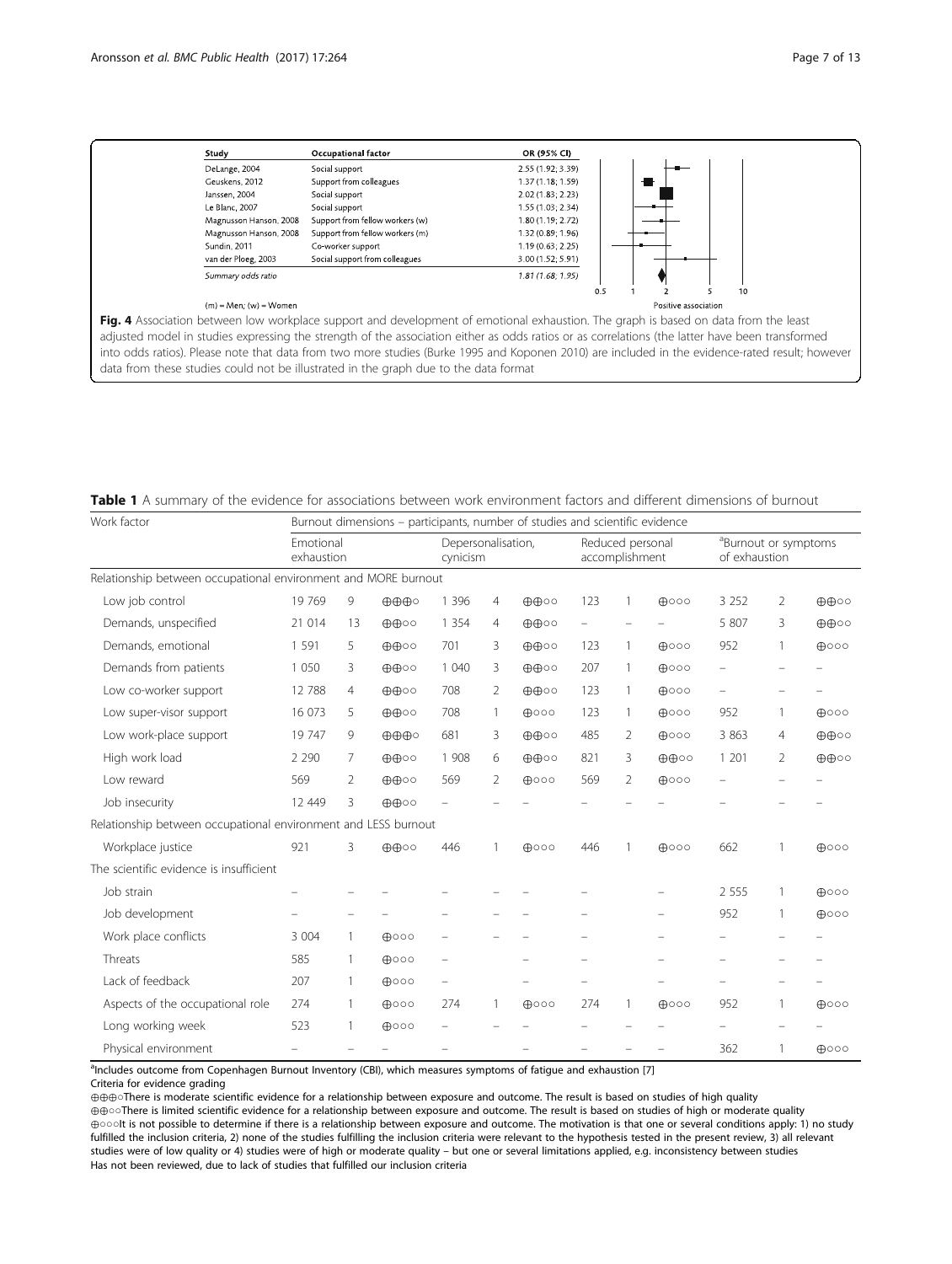and vibration, there were no studies meeting the inclusion criteria.

The datasets generated and/or analysed during the current study are available in the SBU repository, [http://www.sbu.se/223E.](http://www.sbu.se/223E)

## Results

In all the 25 studies exposure was based on self-report in standardized and validated questionnaires. For job demand and control the most commonly applied instruments were the Job Content Questionnaire (JCQ) [[22](#page-11-0)] and Copenhagen Psychosocial Questionnaire [[23](#page-11-0)]. About ten different scales were used for the exposure assessments.

With regard to burnout, a handful of well validated instruments were used in the included articles. In 18 of the 25 studies, MBI, MBI-General Survey [\[4](#page-11-0), [5\]](#page-11-0) or the Dutch adaption of MBI, the Utrecht Burnout Questionnaire [\[24\]](#page-11-0) were used. The other screening scales were the CBI (Copenhagen Burnout Inventory) [\[7](#page-11-0)], Oldenburg Burnout Questionnaire [[25\]](#page-11-0), Shirom-Melamed Burnout Questionnaire [\[26](#page-11-0)] and the Proactive Coping Inventory [[27](#page-11-0)]. CBI was used in three studies and the other instruments in only one study each. In general there are high correlations between these measures. These were reasons for non-differential use of the measures.

## Work environment factors

Table [1](#page-6-0) shows the results of the evidence grading process. The overall picture is that most of the studies were focused on emotional exhaustion and somewhat fewer on the dimension of depersonalisation. For (reduced) personal accomplishment and for the burnout measure there was often only one relevant study of sufficient quality in relation to a defined work factor. For the work factor low reward in relation to depersonalisation and to reduced personal accomplishment there were two studies of sufficient quality (Maslach & Leiter 2008; van der Ploeg & Kleber 2003), but the GRADE-assessment was "limited scientific evidence" because of inconsistent results in the two studies.

In the following, we present weighted odds ratios for the associations between the work factor and the burnout measure. For several of the exposure measures, such as job control, demands and workplace support, we also present forest plots.

Associations between job control and emotional exhaustion were analysed in a total of 9 studies (De Lange, Taris, Kompier, Houtman & Bongers, 2004; Geuskens, Koppes, van den Bossche & Joling, 2012; Janssen & Nijhuis 2004; Koponen, Laamanen, Simonsen-Rehn, Sundell, Brommels &Suominen, 2010; Langballe, Innstrand, Aasland & Falkum 2011; Le Blanc, Hox, Schaufeli, Taris & Peeters, 2007; Magnusson-Hansson, Theorell, Oxenstierna, Hyde & Westerlund, 2008; Maslach & Leiter 2008; Van der Ploeg & Kleber, 2003). The results are very consistent, eight of the nine point estimates were significantly above 1.0 (Fig. [2,](#page-5-0) note that some data were re-calculated from correlations to odds-ratios). The weighed odds ratio for these studies was 1.63, (95% CI 1.53 to 1.75). The results supported a moderate scientific evidence (grade 3) for a relationship between low job control and increased emotional exhaustion.

Two studies (Borritz, Bultman, Rugulies, Christensen, Villadsen & Kristensen 2005; Sundin, Soares, Grossi & Macassa, 2011b) used the burnout measure and provided support for limited scientific evidence for a relationship between low job control and increased burnout (grade 2).

Job demands were the most frequently studied occupational exposure in the included studies. Unspecified psychological demands were studied in relation to emotional exhaustion in 13 studies (Bakker, Schaufeli, Sixma, Bosweld & van Dierendonck, 2000: Chrisopoulos, Dollard, Winefield & Dormann, 2010; De Lange et al., 2004; Demerouti, Le Blanc, Bakker, Schaufeli & Hox, 2009; Geuskens et al., 2012; Janssen et al., 2004; Koponen et al., 2010; Le Blanc et al.,2007; Prieto, Salanova, Martinez & Schaufeli, 2008; Magnusson-Hansson et al., 2008; Sundin, Hochwalder & Lisspers, 2011a; Van de Ven, Van den Tooren & Vlerick., 2013; Van der Ploeg et al., 2003). For 11 of them (not Koponen et al., 2010 and Prieto et al., 2008) weighted odds ratios could be calculated (Fig. [3](#page-5-0)). The results were consistent, ten of eleven point estimates were significantly above 1.0 (weighted OR of 2.53, 95% CI 2.36 to 2.71).

Unspecified psychological demands were also studied in relation to depersonalisation and cynicism in 4 studies (Bakker et al., 2000; Demerouti et al., 2009; Le Blanc et al., 2007; Sundin et al. 2011a). For three of the four studies the point estimate was above 1.0 with a weighted odds ratio of 2.37, 95% CI 1.86 to 3.03).

Emotional demands had been studied in relation to emotional exhaustion in five studies (study Chrisopoulos et al., 2010; Le Blanc et al., 2007; Prieto et al., 2008; Van de Ven et al., 2013; Van der Ploeg et al., 2003). The point estimate was above 1.0 in the four studies where it could be calculated with a weighted odds ratio of 2.95, 95% CI 2.40 to 3.62.

Finally, demands from patients were studied in relation emotional exhaustion in three studies (Bakker et al., 2000; Demerouti et al., 2009; Sundin et al. 2011a). Two of the studies had 95% CI just below 1.0 (0.99-2.43 and 0.97 to 3.34) but the weighted odds ratio ended at 2.02 (1.50 to 2.72).

In summary, for all three aspects of demands (unspecified, emotional and from patients) the results supported limited scientific evidence in relation to emotional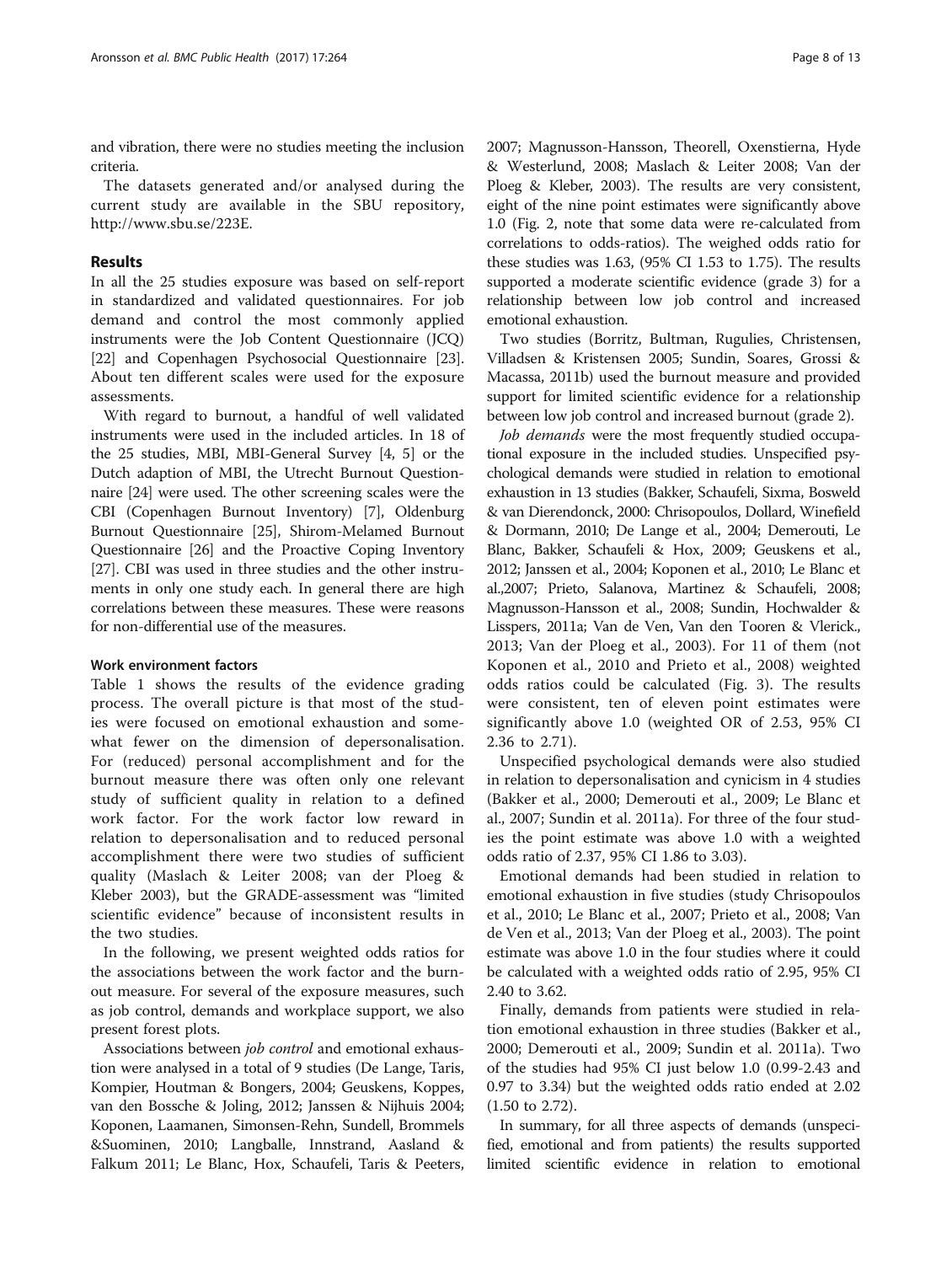exhaustion and depersonalisation (grade 2). For demands and reduced personal accomplishment there were too few studies for any conclusion.

Job strain, i.e. the combination of high psychological demands and low decision latitude, was investigated in only one study (Ahola & Hakanen, 2007). The study indicated a strong association, but the scientific evidence was judged insufficient since the association with burnout was investigated only in one relevant study of sufficient quality.

Different sources of social support have been studied. The strongest evidence (grade 3) was found for low workplace support and emotional exhaustion without specified source (Burke & Greenglass 1995a;, De Lange et al., 2004; Geuskens et al., 2012; Janssen et al., 2004; Koponen et al., 2010; Le Blanc et al., 2007; Magnusson-Hansson et al., 2008; Sundin et al. 2011a; Van der Ploeg et al., 2003). The weighted odds ratio based on seven of these studies was 1.81 (95% CI 1.68 to 1.95) (Fig. [4\)](#page-6-0). There was also evidence (grade 2) for an association between low supervisor support (Geuskens et al., 2012, Magnusson-Hansson et al., 2008; Sundin et al. 2011a; Theorell, Nyberg, Leineweber, Magnusson-Hansson & Westerlund 2012; Van der Ploeg et al., 2003), as well as for low co-worker support (Geuskens et al., 2012; Magnusson-Hansson et al., 2008; Sundin et al., 2011a; Van der Ploeg 2003) on one hand and emotional exhaustion on the other hand.

There were three studies on low workplace support and depersonalization (Burke et al. 1995a; Le Blanc et al. 2007; Sundin et al. 2011a) with a weighted ratio 1.59, (95% CI 1.11 to 2.26) and four studies (Borritz et al. 2005; Burke et al. 1995a,b; Sundin et al., 2011b) on low workplace support and burnout. The scientific evidence was rated limited (grade 2).

The high work load category refers to a mixed group of stressors all of which result in a large volume of work. In several of these studies the author refers to events leading to a high work volume. It differs from demands, which refer to rushed tempo (unspecified) or – and specified – emotional demands and demands from patients. There were 7 studies with focus on emotional exhaustion (Burke et al., 1995b; Demerouti et al., 2009; Langballe et al., 2011; Le Blanc et al., 2007; Prieto et al., 2008; Maslach et al., 2008; Van der Ploeg et al., 2003). A weighted odds ratio could be calculated for 5 of these which resulted in an odds ratio of 4.22 (CI % 3.50 to 5.11). There was also evidence for an association between high work load and the dimension of depersonalisation/cynicism. In six studies the outcome was described as depersonalisation. It was only possible to calculate weighted odds ratio for two of them (Maslach et al., 2008; Van der Ploeg et al., 2003) with an OR of 2.52 CI 95% 1.85 to 3.44). For two of the three studies on high work load and the outcome described as cynicism (Demerouti et al., 2009; Le Blanc et al., 2007)

weighted odds ratios were calculated (3.03, CI 95% 3.03 (2.21 to 4.16). The analyses supported limited scientific evidence (grade 2) in relation to the dimension of depersonalisation/cynicism. There were three studies on work load and reduced personal accomplishment. A weighted odds ratio could not be calculated, but based on a narrative analysis the evidence was rated limited.

Low reward had a weighted odds ratio of 1.86 (1.37 to 2.52) in relation to emotional exhaustion (Maslach et al., 2008; Van der Ploeg et al., 2003).

Job insecurity had a weighted odds ratio of 1.39 (1.22 to 1.57) based on all three studies in relation to emotional exhaustion(Geuskens et al., 2012; Koponen et al., 2010; Magnusson-Hansson et al., 2008). The result for low reward and job insecurity supported limited scientific evidence (grade 2).

There was an association between workplace justice and decrease in emotional exhaustion (Koponen et al., 2010; Maslach et al., 2008; Ramarajan, Barsade & Burack, 2008) with an evidence grade of 2 (a weighted odds ratio of 0.35, 95% CI 0.27 to 0.45 based on the 3 studies).

Insufficient evidence (grade 1) was found for several factors, which are listed in the lower part of Table [1](#page-6-0). Mostly there are no studies of sufficient quality. One study investigated the association between physical environmental factors (in a school environment, Burke et al., 1995a) and burnout and showed a significant association but one study is not enough for evidence. Finally, there were no relevant studies with sufficient quality of associations between exposures to vibrations, chemical and biological factors on one hand and burnout on the other hand.

## **Discussion**

The purpose of this systematic review was to describe, summarize and grade evidence for associations between work environment factors and the development of burnout in its three dimensions. To our knowledge, the current meta-analytic study and review is the first that has been carried out according to the GRADE system [[17](#page-11-0)]. Compared with most previous systematic reviews the present study had a broader approach, both regarding exposure factors and the separate burnout dimensions, and somewhat different criteria compared to most other studies for specifying the scientific evidence through the use of the GRADE-system. Our review is based on a thorough literature search as well as upon a systematic evaluation of a large number of publications. Thus, it includes several environmental exposures, physical as well as psychosocial. Compared with the review and meta-analyses of Alarcon [[16](#page-11-0)] our review includes more and newer articles and compared with the review of Seidler et al. [\[15\]](#page-11-0) we included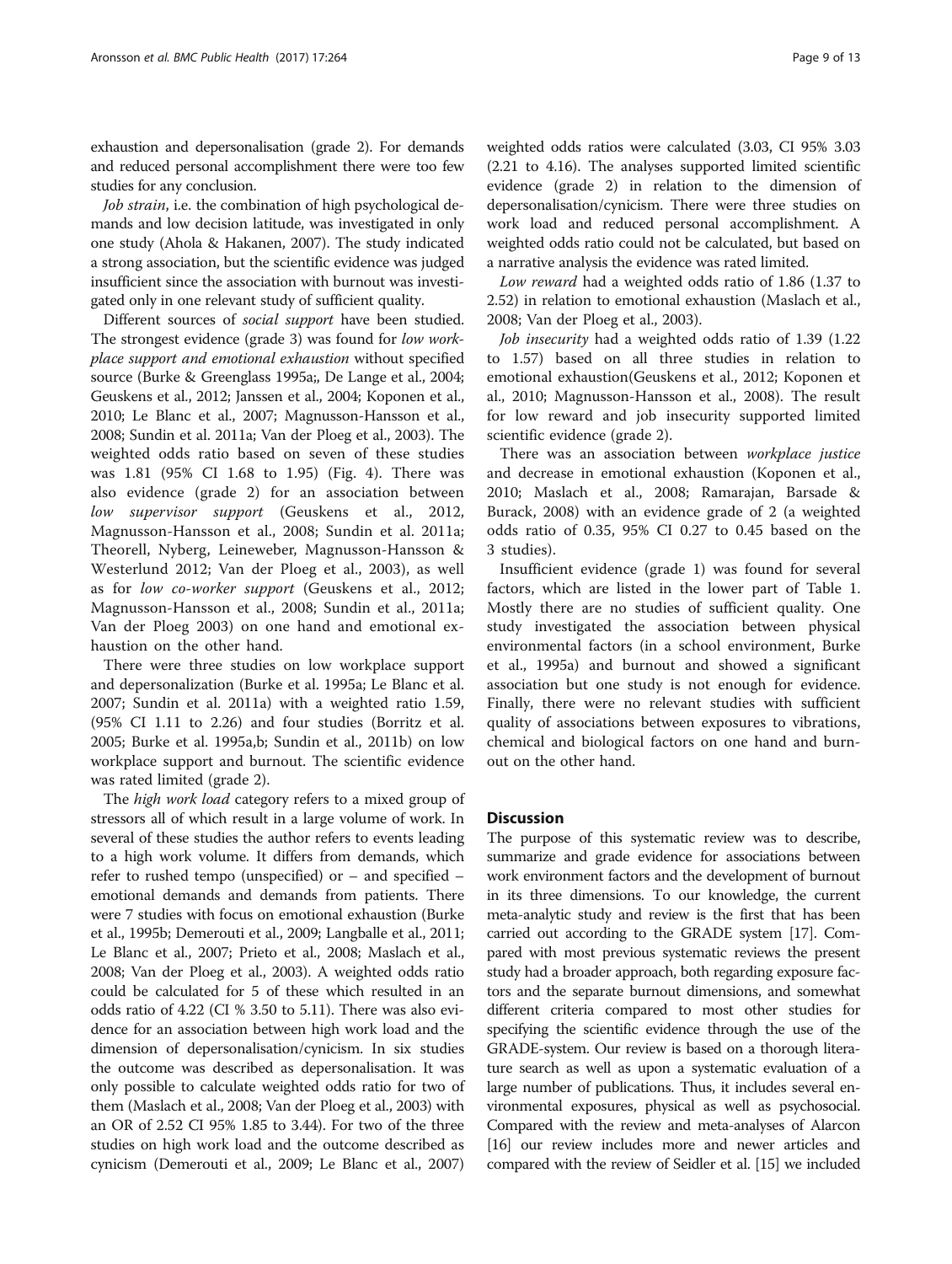a much broader spectrum of work exposure factors as well as outcomes (all three dimensions of burnout).

Our focus on all three dimensions of burnout contributed to new knowledge concerning substantial associations as well as research needs. The literature search showed that there were many more studies of emotional exhaustion and work exposure factors as compared to depersonalization and reduced personal accomplishment. For personal accomplishment there was often only one study of sufficient quality. In most cases the result indicated a relationship between the investigated work factors and reduced personal accomplishment. Our focus on all three dimensions of burnout may be of interest in the ongoing discussion on the tendency to reduce burnout to exhaustion and to a clinical medical diagnosis. According to Maslach and Leitner the driving force in that development is not scientific progress but rather practical and administrative reasons within the ward and health system [\[28\]](#page-12-0). They argue instead for a development of research on burnout profiles based on all three dimensions and explorations of their probably different relations to different aspects of the work environment. Our study was not focused on burnout profiles. However, due to its focus on all the three dimensions of burnout and the broad spectra of work factors it may be a contribution to the development of the "burnout profile approach" and to expanded knowledge about the relation between the different burnout dimensions and different work environment aspects.

Our review confirms previous knowledge in support of the importance of control, demands and social support in the development of burnout. The scientific evidence was highest for associations between burnout symptoms and job control (moderate) and low workplace support (moderate). These work environment aspects have been central in many work environment empirical studies during the past three decades and therefore also in earlier meta-analyses. An interpretation is that job control "protects against" emotional exhaustion and burnout. Job control and workplace support comprise, together with job demands, the demand – controlsupport model [\[29, 30\]](#page-12-0). That model has been used in many studies of both cross-sectional and longitudinal design during the last decades. In general the model predicts mental ill-health [[8,](#page-11-0) [31\]](#page-12-0). There was an indication of a relationship between the combination of high psychological demands and low decision latitude labelled job strain [[29\]](#page-12-0) and burnout, but the scientific evidence was judged insufficient since the association was supported by data from only one relevant study of sufficient quality.

The inclusion of several exposure factors, which have not been investigated in earlier systematic reviews and meta-analyses, contributed to new knowledge. For some of these factors (e.g. job strain, lack of feedback, job

development, workplace conflicts and threats) there could be an indication of association with burnout or one of the dimensions of burnout, but since there was only one study of sufficient quality we judged it as insufficient evidence. One or two further studies on these aspects with results in the same direction will provide an improved basis for evidence grading.

For some of the other predetermined occupational factors, the extensive literature search did not identify any studies; alternatively the studies were of insufficient quality. There were few prospective studies with sufficient quality of the relationship between adverse chemical, biological and physical factors and burnout. A rationale for further research would be cross-sectional studies indicating associations. Alternatively a small number of published studies may be interpreted as low expectancy among researchers that these factors could be related to burnout.

The literature search included articles published up to August 2013. However, a more informal search in the scientific literature (PubMed and PsycInfo until June 2016) showed that few more prospective studies or other studies with relevance for the conclusions in our review have been published. A longitudinal study (9 years) by Evolahti, Hultell & Collins [\[32](#page-12-0)] show rather strong fluctuations in burnout level related to work aspects (control) and life situation among women, which may be interpreted as support for the importance of control. One relevant meta-analysis, largely based on cross-sectional studies, was identified. It showed that job control had a stronger relationship with depersonalization and personal accomplishment than with emotional exhaustion [\[33\]](#page-12-0). None of these studies would have changed our results and conclusions.

The present review has not specifically addressed the economic cost for societies related to burnout, but such costs may be considerable since burnout is related to performance, sickness absence and disability pension. A meta-analysis performed by Taris [\[34](#page-12-0)] supported the association between emotional exhaustion and performance. The evidence for the relationships between depersonalization, personal accomplishment, and performance was inconclusive. In a later meta-analytic study including 115 different studies Swider and Zimmerman [[35](#page-12-0)], found that all three dimensions of job burnout had independent correlations with different aspects of costs and performance; .23 with absenteeism, .33 with turnover, and .36 with job performance.

## Methodological considerations

Our literature search was focused on the central databases for work environment factors and health. There may be a possibility that relevant studies could have been published in business and management focused journals, which were not included in our database search. Our experience is that advanced quantitative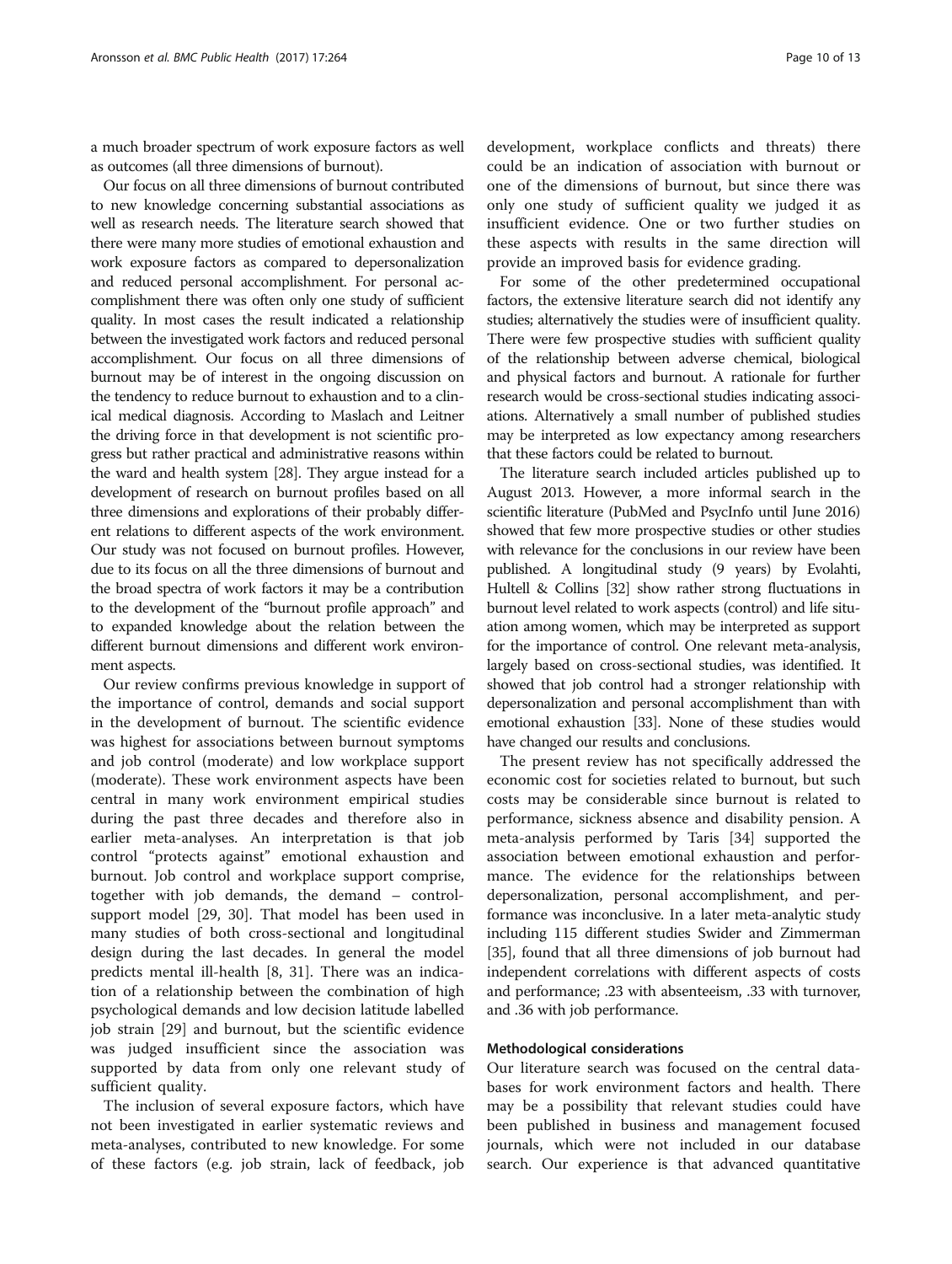burnout researchers without exception publish their studies in psychological and medical journals. This was supported by a simple search in Business Source Premier on "Burnout" and "longitudinal" or "Burnout" and "prospective" and got about 30 articles1990 to 2016.

All the included 25 studies were based upon self-reports of occupational exposure and burnout outcomes. Until now, there are no large epidemiological prospective studies with more objective measures of the exposure and the outcome, i.e. not only self-reports but also assessments from professionals in the health care system. Data with subjective descriptions of both explanatory and dependent factors increase the risk of inflated associations [[36](#page-12-0)]. This is particularly the case in cross-sectional studies while in prospective studies this risk is less pronounced. Accordingly, we only included prospective studies with data on initial symptoms and standardized measures of exposure and outcome. Future studies based on more objective assessment of exposure would be beneficial because an individual's self-report of the work environment or how work is perceived may be influenced by the level of emotional exhaustion or burnout with obvious risk for reverse causation. Of course this does not mean that only "objectifiable" stress is harmful for health.

Unfortunately, the analytical structure only allowed us to look at single exposure factors. Of course, there may be interaction between different classes of exposures.

In the forest plots, we chose to use data from the least adjusted model from each study. The main rationale for this was that these models were more comparable between studies than other models, since the more adjusted ones were adjusted to widely different potential confounders. However, in general the differences between the least adjusted and the more adjusted models were rather small. For transparency, we have listed data in both least and most adjusted models, see tables at [http://](http://www.sbu.se/223E) [www.sbu.se/223E](http://www.sbu.se/223E). An important point is that if a study presented data using several statistical models, all data from all models were included in the assessment of scientific evidence for all of the results presented in this systematic review.

As was mentioned, the expert group conducted subgroup analyses to explore whether the results were homogenous when subgroups of studies were compared. Accordingly results were compared for studies of participants from the general population vs. specific occupations, occupational environments in North America, Europe vs. the Nordic countries. Inspection of the confidence interval distributions, as well as sub-populations' summary odds ratios and their confidence intervals showed homogeneity across those dichotomies.

Data from the 25 included studies did not allow for us to conduct statistically acceptable comparisons between men and women, since only few studies presented gender-separated data. A review by Purvanova and Muros [[37\]](#page-12-0) based on 183 studies, which included studies with cross-sectional design, showed that female employees were slightly more often emotionally exhausted than men, while men were somewhat more frequently depersonalized than women. Psychosocial factors outside work may interact with job exposure factors in relation to the risk of burnout, and such interactions may differ between men and women. This is a topic for further research with more advanced design and gender stratified analyses.

It cannot be excluded that some work environment factors may interact positively or negatively in relation to burnout outcomes. The lack of interaction shown in many cross-sectional studies does not exclude that such interactions exist because they may need a prolonged period of time to develop or did not have sufficient power for interaction tests. Our approach with focus on single factors can be explained by the lack of complex longitudinal studies where interaction effects had been studied. There is a need for future studies on this issue.

## Conclusions

While high levels of job support and workplace justice were protective for emotional exhaustion, high demands, low job control, high work load, low reward and job insecurity increased the risk for developing exhaustion. Despite the large number of studies on burnout, this systematic review found rather few studies of methodologically high quality. There is a need for more detailed studies of the different dimensions of burnout in relation to work exposure factors.

The potential importance of organizational interventions is illustrated by the findings that the development of the burnout syndrome is influenced by structural work environment factors such as job demands, low possibility to exert control and non-supportive workplaces. For most of the studied exposures the observed risks were of limited or moderate size, but despite this, the risks may still have a societal importance. If a work environment factor has a 30% prevalence and is associated with a relative risk of 1.6, the resulting population attributable risk is 7%, i.e. the proportion of disease in the exposed group that could be prevented by eliminating the risk factor. Accordingly, when an occupational exposure is frequent, even a moderately elevated risk associated with it becomes important in a societal context. Thus, the results presented here and elsewhere imply a strong need for improved psychosocial work environments to prevent burnout. The fact that the source of burnout often lies in structural work environment factors points at the potential value of multifactorial interventions. Strict studies of such interventions will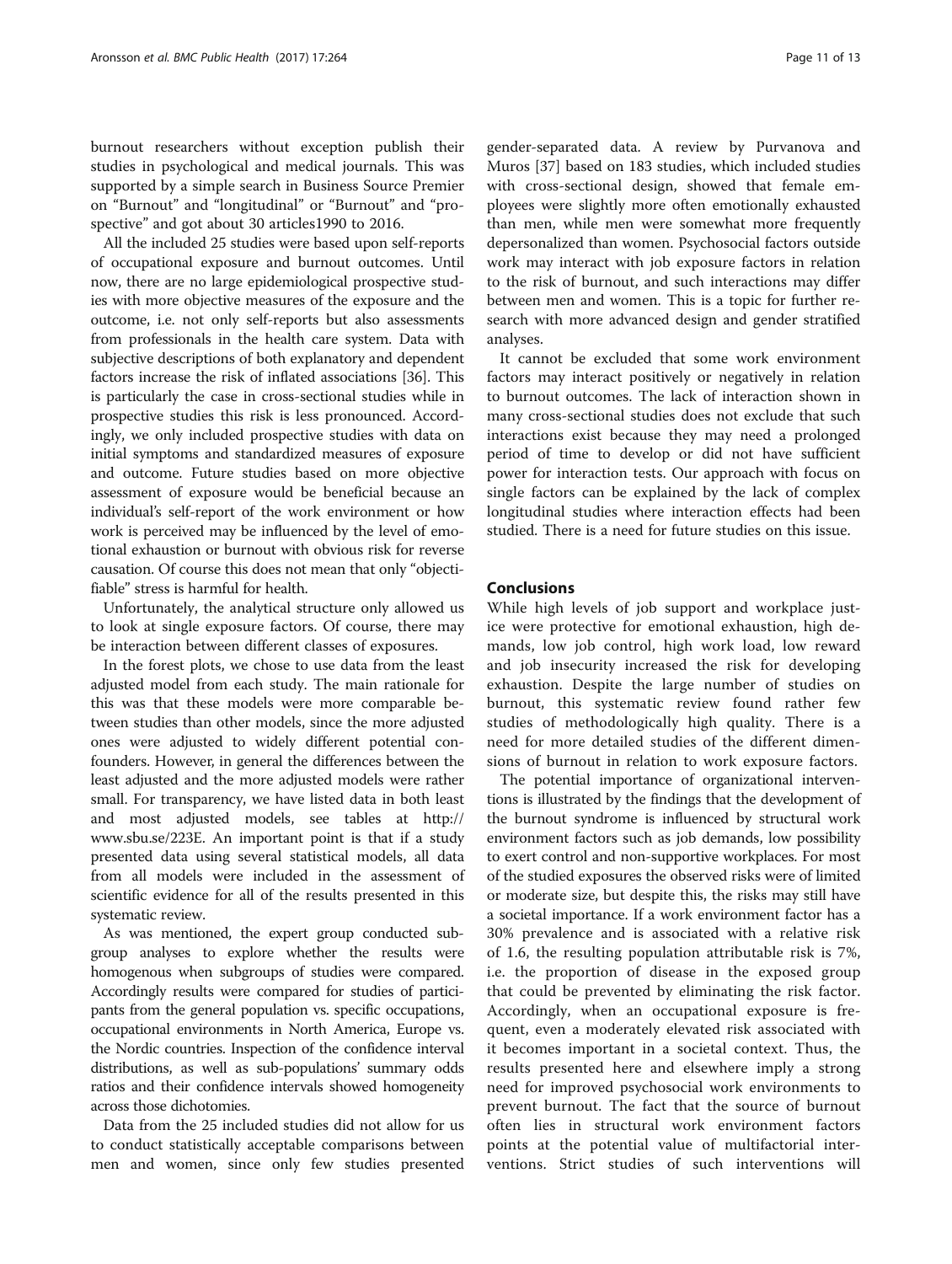<span id="page-11-0"></span>generate more knowledge about the burnout phenomenon and would contribute useful knowledge for preventive measures.

## Additional file

[Additional file 1:](dx.doi.org/10.1186/s12889-017-4153-7) The 25 studies judged to be of high or medium high quality. (DOC 32 kb)

#### Acknowledgements

Not applicable

#### Funding

This study has been funded by the Swedish Council of Health Technology Assessment. The Swedish Government has had no role in the work, neither in the scientific work itself nor in the writing of the article. The review has been funded by the Swedish Council of Health Technology Assessment.

#### Availability of data and material

The datasets generated and/or analysed during the current study are available in the SBU respository<http://www.sbu.se/223E>.

#### Authors' contributions

GA made substantial contribution to conception, analysis and interpretation of data and has written large parts of the manuscript. TT was chairman of the expert committee, TG, AH, CHo, IM, LTB, IS and Cha, have all contributed substantially to the expert panel work and have made important comments to the manuscript. CHa has performed most of the statistical work and contributed both to the conceptualizing and the writing of the manuscript. All authors read and approved the final manuscript.

#### Authors' information

The authors deliberately represent a diversity of academic fields, namely psychiatry (LTB, IS, IM), work psychology (GA), occupational epidemiology (AH, CH), stress research (TT) and general practice (TG).

#### Competing interests

The authors declare that they have no competing interests.

## Consent for publication

Not applicable (se above).

#### Ethics approval and consent to participate

All studies perused in this review have been approved by the scientific ethical committees in their universities. They have all been published in international scientific journals with peer review. Accordingly, no additional ethical approval has been required.

#### Author details

<sup>1</sup>Department of Psychology, University of Stockholm, S-10691 Stockholm, Sweden. <sup>2</sup>Stress Research Institute, University of Stockholm, Stockholm, Sweden. <sup>3</sup>Department of Neuroscience, Karolinska Institutet, Stockholm, Sweden. <sup>4</sup>Health Care Centre, Norrtälje, Sweden. <sup>5</sup>Department of Public Health and Clinical Medicine, University of Umeå, Umeå, Sweden. <sup>6</sup>Division of Occupational Medicine, Institute for Environmental Medicine, Karolinska Institutet, Solna, Sweden. <sup>7</sup>Division of Psychiatry, University of Linköping, Linköping, Sweden. <sup>8</sup>Department of Psychiatry and Neurochemistry, University of Gothenburg, Gothenburg, Sweden. <sup>9</sup> Division of Psychiatry, University of Lund, Lund, Sweden. <sup>10</sup>Swedish Council of Health Technology Assessment, Stockholm, Sweden.

## Received: 3 September 2016 Accepted: 1 March 2017 Published online: 16 March 2017

#### References

- Freudenberger HJ. Staff burn-out. J of Social Issues. 1974;30(1):159–65.
- 2. Maslach C. Burnout. Hum Behav. 1976;5(9):16–22.
- 3. Maslach C, Leiter M. Editorial. Burnout Res. 2014;1:1–2.
- 4. Maslach C, Jackson SE. The measurement of experienced burnout. J Org Behav. 1981;2(2):99–113. doi:[10.1002/job.4030020205.](http://dx.doi.org/10.1002/job.4030020205)
- 5. Maslach C, Schaufeli WB, Leiter MP. Job burnout. Annu Rev Psychol. 2001; 52(1):397–422. doi:[10.1146/annurev.psych.52.1.397](http://dx.doi.org/10.1146/annurev.psych.52.1.397).
- 6. Pines AM, Aronson E, Kafry D. Burnout: From tedium to personal growth. New York: Free Press; 1981. p. 15.
- 7. Kristensen TS, Borritz M, Villadsen E, Christensen KB. The Copenhagen Burnout Inventory: A new tool for the assessment of burnout. Work & Stress. 2005;19(3):192–207. [http://www.tandfonline.com/doi/abs/10.1080/](http://www.tandfonline.com/doi/abs/10.1080/02678370500297720) [02678370500297720.](http://www.tandfonline.com/doi/abs/10.1080/02678370500297720)
- 8. Bakker AB, Costa PL. Chronic job burnout and daily functioning: A theoretical analysis. Burnout Research. 2014;1(3):112–9. doi.org/[10.1016/j.](http://dx.doi.org/10.1016/j.burn.2014.04.003) [burn.2014.04.003](http://dx.doi.org/10.1016/j.burn.2014.04.003).
- 9. Schaufeli WB, Leiter MP, Maslach C. Burnout: 35 years of research and practice. Career Dev Int. 2009;14(3):204–20. [http://dx.doi.org/10.](http://dx.doi.org/10.1109/EMR.2010.5645750) [1109%2FEMR.2010.5645750](http://dx.doi.org/10.1109/EMR.2010.5645750).
- 10. Hallsten, L., Bellaagh, K., & Gustafsson, K. (2002). Utbränning i Sverige En populationsstudie [Burnout in Sweden- A population study]. Arbete & Hälsa 2002:6 Stockholm: National Institute for Working Life; (in Swedish).
- 11. Lindblom KM, Linton SJ, Fedeli C, Bryngelsson L. Burnout in the working population: relations to psychosocial work factors. Int J Behav Med. 2006; 13(1):51–9. [http://www.ncbi.nlm.nih.gov/pubmed/16503841.](http://www.ncbi.nlm.nih.gov/pubmed/16503841)
- 12. Kant IJ, Jansen NWH, Van Amelsvoort LGPM, Mohren DCL, Swaen GMH. Burnout in de werkende bevolking. Resultaten van de Maastrichtse Cohort Studie. [Burnout in the working population. Results of the Maastricht Cohort Study]. Gedrag & Organisatie. 2004;17:5–17.
- 13. Marchand A, Blanc M-E, Durand P. Genre, âge, profession, secteur économique et santé mentale en milieu de travail: Les résultats de l'étude SALVEO. Revue canadienne de santé publique/Can J of Pub Health. 2015; 106:e223–9. [http://dx.doi.org/10.17269/CJPH.106.4672.](http://dx.doi.org/10.17269/CJPH.106.4672)
- 14. Adriaenssens J, De Gucht V, Maes S. Determinants and prevalence of burnout in emergency nurses: A systematic review of 25 years of research. Int J Nurs Stud. 2015;52(2):649–61. [http://www.ncbi.nlm.nih.gov/pubmed/](http://www.ncbi.nlm.nih.gov/pubmed/25468279) [25468279](http://www.ncbi.nlm.nih.gov/pubmed/25468279).
- 15. Seidler A, Thinschmidt, M, Deckert S, Then F., Hegewald J, Nieuwenhuijsen, K & Riedel-Heller, S. G. The role of psychosocial working conditions on burnout and its core component emotional exhaustion–a systematic review. J Occup Med Toxic 2014;9, 1, 10. Retrieved from<http://www.occup-med.com/content/9/1/10>.
- 16. Alarcon GM. A meta-analysis of burnout with job demands, resources, and attitudes. J of Voc Behav. 2011;79(2):549–62. [doi.org/10.1016/j.jvb.2011.03.007](http://doi.org/10.1016/j.jvb.2011.03.007).
- 17. Guyatt G, Oxman AD, Akl EA, Kunz R, Vist G, Brozek J, Schünemann HJ. GRADE guidelines: 1. Introduction—GRADE evidence profiles and summary of findings tables. J Clin Epidemiol. 2011;64(4):383–94.
- 18. Assessment and Evidence. [http://www.sbu.se/en/Assessment-and-Evidence/.](http://www.sbu.se/en/Assessment-and-Evidence/)
- 19. Moher D, Liberati A, Tetzlaff J, Altman DG. Preferred reporting items for systematic reviews and meta-analyses: the PRISMA statement. Ann of Intern Med. 2009;151(4):264–9. doi[:10.7326/0003-4819-151-4-200908180-00135](http://dx.doi.org/10.7326/0003-4819-151-4-200908180-00135).
- 20. Theorell T, Hammarström A, Aronsson G, Bendz LT, Grape T, Hogstedt C, Hall C. A systematic review including meta-analysis of work environment and depressive symptoms. BMC Public Health. 2015;15(1):738. doi:[10.1186/](http://dx.doi.org/10.1186/s12889-015-1954-4) [s12889-015-1954-4.](http://dx.doi.org/10.1186/s12889-015-1954-4)
- 21. The Grade Approach. [http://handbook.cochrane.org/chapter\\_12/12\\_2\\_1\\_](http://handbook.cochrane.org/chapter_12/12_2_1_the_grade_approach.htm) the grade approach.htm
- 22. Karasek RA. Job content questionnaire and user's guide. Lowell: University of Massachusetts; 1985.
- 23. Kristensen TS, Hannerz H, Høgh A, Borg V. The Copenhagen Psychosocial Questionnaire-a tool for the assessment and improvement of the psychosocial work environment. Scand J Work Environ & Health. 2005;31(6):438–49. doi[:10.](http://dx.doi.org/10.5271/sjweh.948) [5271/sjweh.948](http://dx.doi.org/10.5271/sjweh.948).
- 24. Schaufeli WB, Salanova M, González-Romá V, Bakker AB. The measurement of engagement and burnout: A two sample confirmatory factor analytic approach. J Happ Stud. 2002;3(1):71–92.
- 25. Demerouti E, Mostert K, Bakker AB. Burnout and work engagement: a thorough investigation of the independency of both constructs. J Occup Health Psychol. 2010;15(3):209–22.<http://psycnet.apa.org/doi/10.1037/a0019408>.
- 26. Shirom A, Melamed S. A comparison of the construct validity of two burnout measures in two groups of professionals. Int J of Stress Manag. 2006;13(2):176–99. [http://psycnet.apa.org/doi/10.1037/1072-5245.13.2.176.](http://psycnet.apa.org/doi/10.1037/1072-5245.13.2.176)
- 27. Greenglass E, Schwarzer R, Jakubiec D, Fiksenbaum L, Taubert S. The proactive coping inventory (PCI): A multidimensional research instrument. In